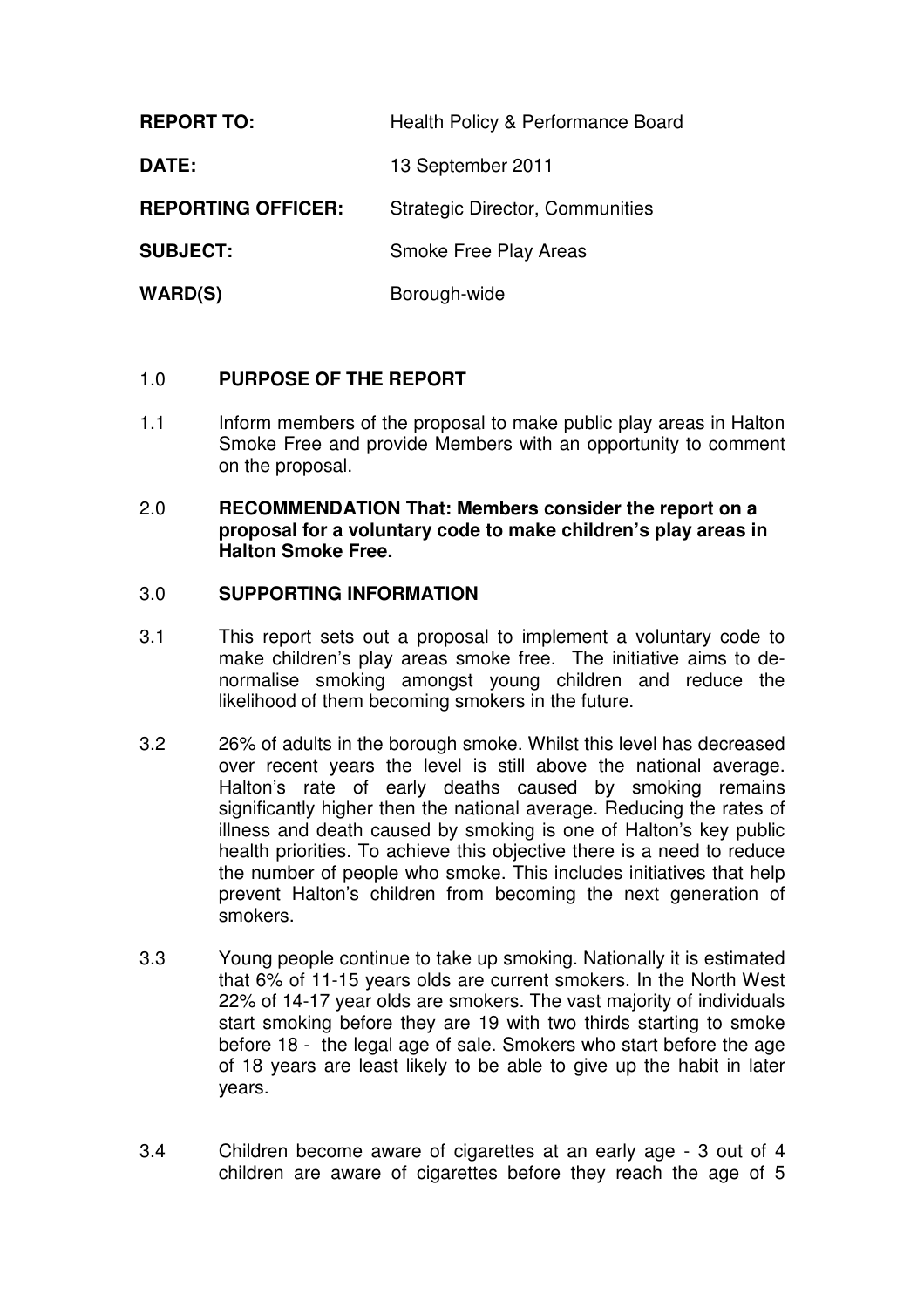irrespective of whether or not their parents smoke. Research suggests that if young people see smoking as part of normal everyday life they are more likely to become smokers themselves. Young people are exposed to a mix of personal, social and environmental influences that serve to normalise the habit and encourage the onset of smoking.

3.5 A survey conducted by Halton and St Helens Primary Care trust revealed that there was strong public support for a voluntary smoke free code for Children's play areas. 82% of respondents both smokers and non-smokers either "agreed" or "strongly agreed" with the statement; "It's important not to smoke in front of young Children".

> 82% of respondents (both smokers and non-smokers) also "agreed" or "strongly agreed" with the statement; "I would be in favour of a voluntary code of not smoking within the fenced playground area". 69% of the respondents who were smokers either "agreed or strongly agreed" with the same statement".

3.6 Internationally, smoking in public play areas and parks is already prohibited in Spain, Hong Kong, Latvia, Singapore and in cities in Australia, New Zealand, Canada and the USA, including New York and San Francisco.

> In the UK Inverclyde council in Scotland made all of their play areas smoke free with 90% of residents supporting the initiative. Pendle council in Lancashire prohibited smoking in their 57 outdoor play areas and skate parks in 2010.

- 3.7 The Halton Smoke Free Play areas initiative is being undertaken as a partnership between Halton BC, Halton and St Helens PCT, The Heart of Cheshire and the Cheshire & Merseyside Tobacco Alliance (CMTA). Liverpool, Sefton and Knowsley Council's are currently consulting their residents with a view to implementing a similar voluntary scheme in their area.
- 3.8 Children from Oakfield primary school in Widnes have designed signs and slogans that will be used for the smoke free play areas in Halton. It is intended that the design for these signs will eventually be used across Merseyside by authorities who adopt the scheme.

### 4.0 **POLICY IMPLICATIONS**

4.1 Although there has been a legal ban on smoking in all enclosed public places in the UK since July 2007, there is no legal basis to formally ban smoking in open public areas. However the Government's Tobacco Control Plan for England published in March 2011 states; "Local communities and organisations may also wish to go further than the requirements of smoke free laws in creating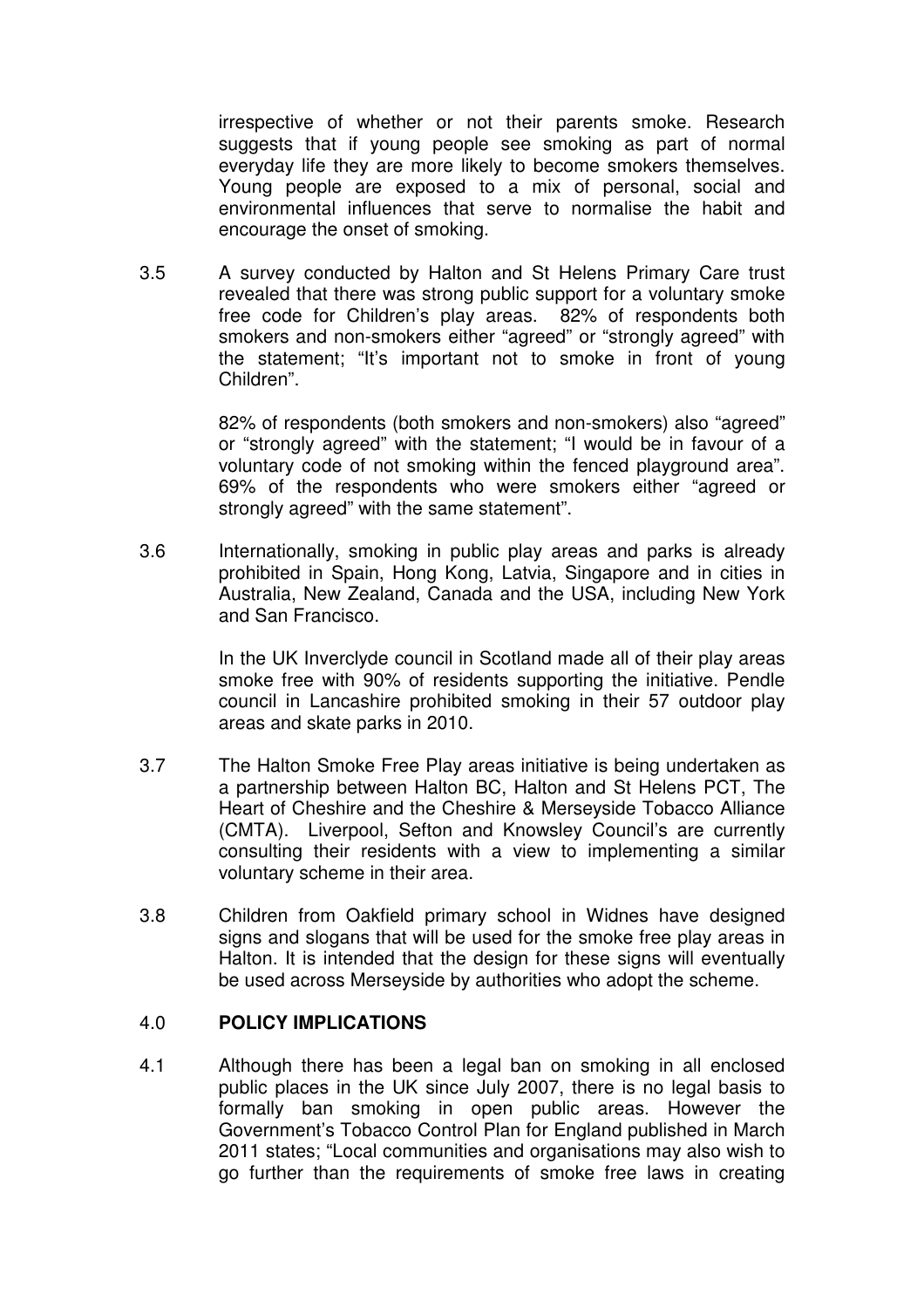environments free from second hand smoke, for example in children's playgrounds, outdoor parts of shopping centres and venues associated with sports and leisure activities. Initiatives such as these can also help to shape positive social norms and discourage the use of tobacco"

- 4.2 It is not intended that the smoke free playgrounds initiative is perceived as a smoking "ban". The scheme will be promoted as a polite request for adults to voluntarily refrain from smoking in play areas.
- 4.3 It is anticipated that as with the smoke free laws covering enclosed public spaces – the scheme will require minimal policing. There is no intention to actively enforce no-smoking in playgrounds as there is no legal basis to do so. However Community Park Wardens will be trained to issue advice and guidance to the public to encourage them to support the scheme.
- 4.4 The smoke free requirement will cover all children's playgrounds and multi use games areas (e.g. football / basket ball courts and Skate board and BMX parks) There are 39 children's playgrounds and 32 multi use games areas.
- 4.5 The public will be free to smoke in the park and open space areas outside the play areas. The survey conducted by Halton and St Helens PCT revealed there was limited support for a voluntary smoke free code for entire parks – 38% strongly agreed with the proposal whilst 37% strongly disagreed. 62% of smokers were against a smoke free code covering entire parks.
- 4.6 Halton's Communications and Marketing department will be requested to design a publicity campaign to promote the scheme in partnership with the PCT and Heart of Cheshire.

### 5.0 **FINANCIAL IMPLICATIONS**

- 5.1 The scheme is being funded by The Heart of Cheshire, The Cheshire and Merseyside Tobacco Alliance and Halton and St Helens PCT. Although the scheme will require the ongoing support of Community Wardens to advise the public the authority is not required to finance the scheme. In total the scheme will cost approximately £4000 to launch – this represents the cost of producing signage.
- 5.2 The Heart of Cheshire and The Cheshire and Merseyside Tobacco Alliance will also fund the graphic design for the signs, production of publicity material and training for Community Park Wardens.

# 6.0 **IMPLICATIONS FOR THE COUNCIL'S PRIORITIES**